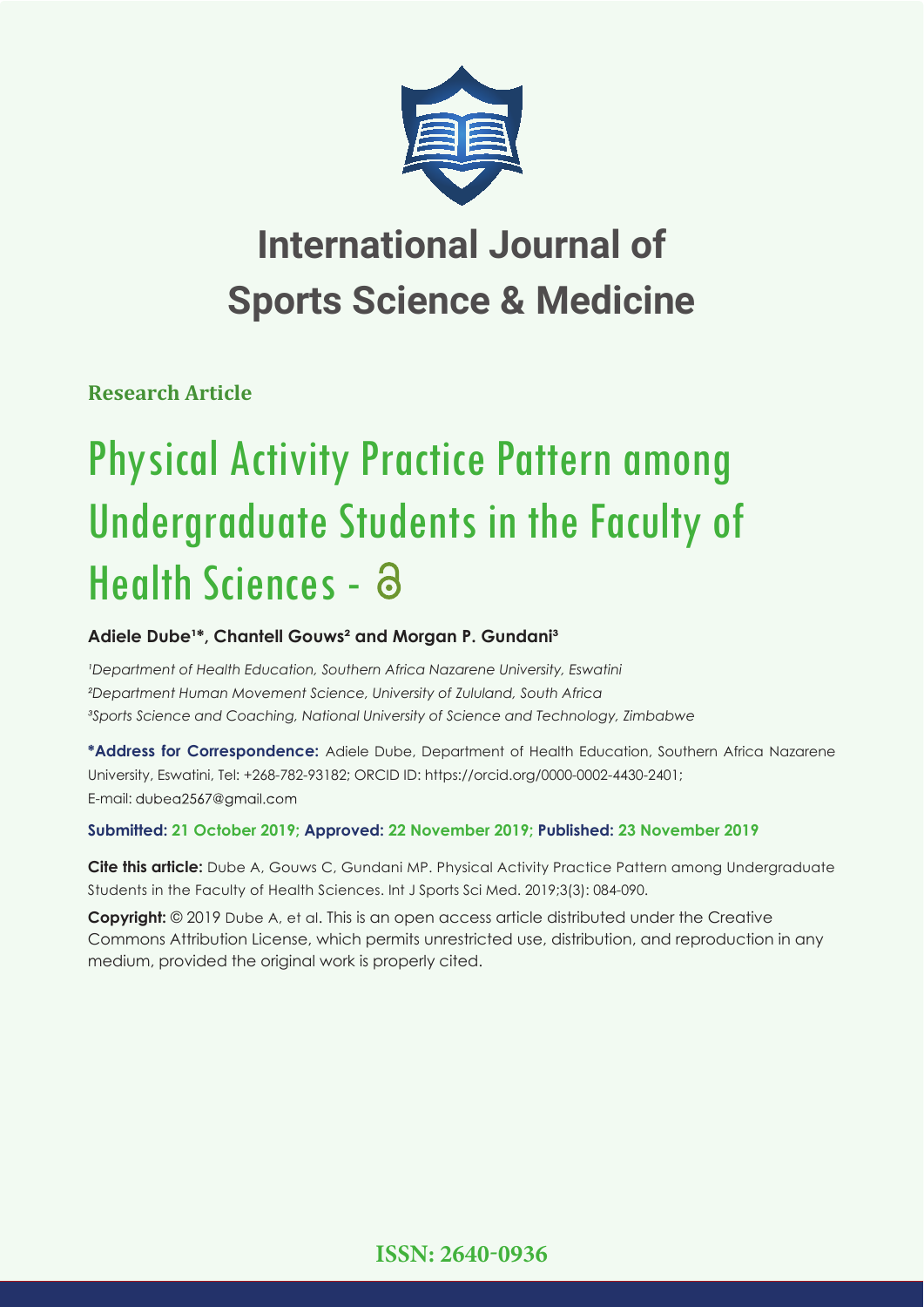#### **ABSTRACT**

Objective: The current study seeks to compare patterns of physical activity practice, benefits and perceived barriers of physical activity among first year and final year undergraduate students.

**Methods:** A cross-sectional study was conducted from the Southern Africa Nazarene University's Faculty of Health Sciences in Eswatini. A total of 480 students were drawn from the 4 departments; Midwifery, Medical laboratory sciences, Nursing and Pharmacy. Physical activity was measured using the International Physical Activity Questionnaire (IPAQ) and Global Physical Activity Questionnaire (GPAQ). Descriptive statistics and bivariate analysis; Pearson chi-square test, Fisher exact test were employed for data analysis using SPSS v23.0.

**Results:** Total physical activity on weekly basis was significant among men  $(p = 0.001)$  and for the female counterparts there was no significant difference ( $p = 0.014$ ). Sedentarism were predominantly affecting females in the  $4<sup>th</sup>$  years compared to their 1<sup>st</sup> year counterparts ( $p = 0.001$ ). More than 15% of the male students from 1<sup>st</sup> and 4<sup>th</sup> years were physically inactive. Time limitation and lack of accessible and suitable sporting facilities were identified by both classes as the most barriers to physical activity ( $p = 0.001$ ). 83% of the participants stated that physical activity promotes and maintains health. The results showed the correlation between physical activity and sitting time  $(p = 0.001)$ .

**Conclusion:** Insufficient physical activity is a health problem in the Faculty of Health Sciences at SANU in Eswatini. The main risk groups for physical inactivity were female students across the undergraduate study levels. The University should prioritize to implement a positive physical activity environment; places, equipment and sport facilities should be availed within campuses, and other interventions that effectively enable the practice of physical activity by the students' population enrolled at the institution.

**Keywords:** Physical activity; Medical students; Sedentary behavior; Fourth industrial revolution

#### **INTRODUCTION**

Physical Activity (PA) is movement that is carried out by the skeletal muscles that requires energy expenditure, measured in kilocalories [1], hence any movement one does is physical activity. PA can be achieved through household, occupational, fitness and conditioning, sports and other activities. Exercise, however, is planned, structured, repetitive and intentional movement intended to improve or maintain physical fitness [1], a product of either health- or skill-related. Therefore, exercise is a subcategory of physical activity. It is important to understand that PA and exercise are positively correlated to physical fitness.

Physical Activity (PA)'s health benefits are well known and instituted world-wide. Literature reveals several physical and positive psychological health benefits for children  $[2,3]$ , adolescents  $[4]$  and adults [5,6] including delays the onset of dementia, a lower risk of Cardiovascular Disease (CVD), Hypertension (HPT), weight management, reduces feelings of depression, diabetes mellitus, osteoporosis and breast and colon cancer [4-12]. Despite this background, physical inactivity has been progressively escalating and has developed into a serious cause of concern in the 21<sup>st</sup> century public health.

Physical Inactivity (PIA) is a result of many factors such as economic, cultural, labor, environmental, social and political. According to WHO, the decline in physical activity levels has been partly attributed to increasing sedentary behaviors due to insufficient participation in physical activity during occupational, domestic, recreational and leisure activities, along with higher use of "passive" modes of transportation such as cars, trains and buses in communities worldwide [13]. Despite that Eswatini's beautiful landscape; a traditional culture that makes it to remain largely peaceful and envied by others, increased urbanization has resulted in several environmental, social and cultural factors to change significantly promoting PIA.

With the globe's tremendous move passing the hyper connectivitybased third industrial revolution towards the 4<sup>th</sup> Industrial Revolution (4IR), with its super-intelligence, technological advances, capitalism,

(formerly Swaziland) with prevalence of men 72.7 (67.9, 77.6) and women 60.6 (56.7, 64.5) respectively at 95% CI [16] are not spared among the WHO member states facing physical inactivity predicament. A close monitoring of high-risk populations such as children, adolescents and university students is essential to track the effectiveness of the policy and future guide plan. Eswatini has a blue print mandating all primary schools to do Health and Physical Education (HPE) so that all children are exposed to PA and exercise; however, it is still infancy and no resources and has tailored to achieve this goal.

> In recognition of the above, it is imperative to know the trends of insufficient physical activity among medical undergraduate students so as to track progress towards this global physical activity targets. Significant personality changes, sedentary habits [17], new relationships and academic stress and workloads [18,19] are consolidated to adopt sedentary behaviors during university life. Although university life is temporary and full of unhealthy habits [18], participation in PA needs consistent higher level of self-esteem, self-concept, lower levels of anxiety and stress, so that the unhealthy habits picked up during this time period will not persist in adult life.

> entrepreneurship and Artificial Intelligence (AI) and the robot system dictates numerous changes to human relations, forms of life and the societal behavior policies  $[14,15]$ . These  $21<sup>st</sup>$  century changes in lifestyle generated by the 4IR have major influences in the PA and exercise patterns and nutrition, posing an increase in population exposure to high risk of major Non-Communicable Diseases (NCDs) as a result of a decline in industrialization where manpower was actively involved in manual work. To curb this strong relationship between PA and NCDs, WHO has identified nine global targets to improve the prevention and treatment of non-communicable diseases [12] and it's member states have embarked on 10% relative reduction in the prevalence of insufficient physical activity by 2025 [7].

> In the Southern Africa, the Kingdoms of Lesotho with physical inactivity prevalence of 6·3% 4·5 – 8·6 at 95% CI) [7] and Eswatini

> The medical school faculty members and students are expected to practice and live a healthy lifestyle not only for their personal benefits but also to make their endorsement of an active lifestyle more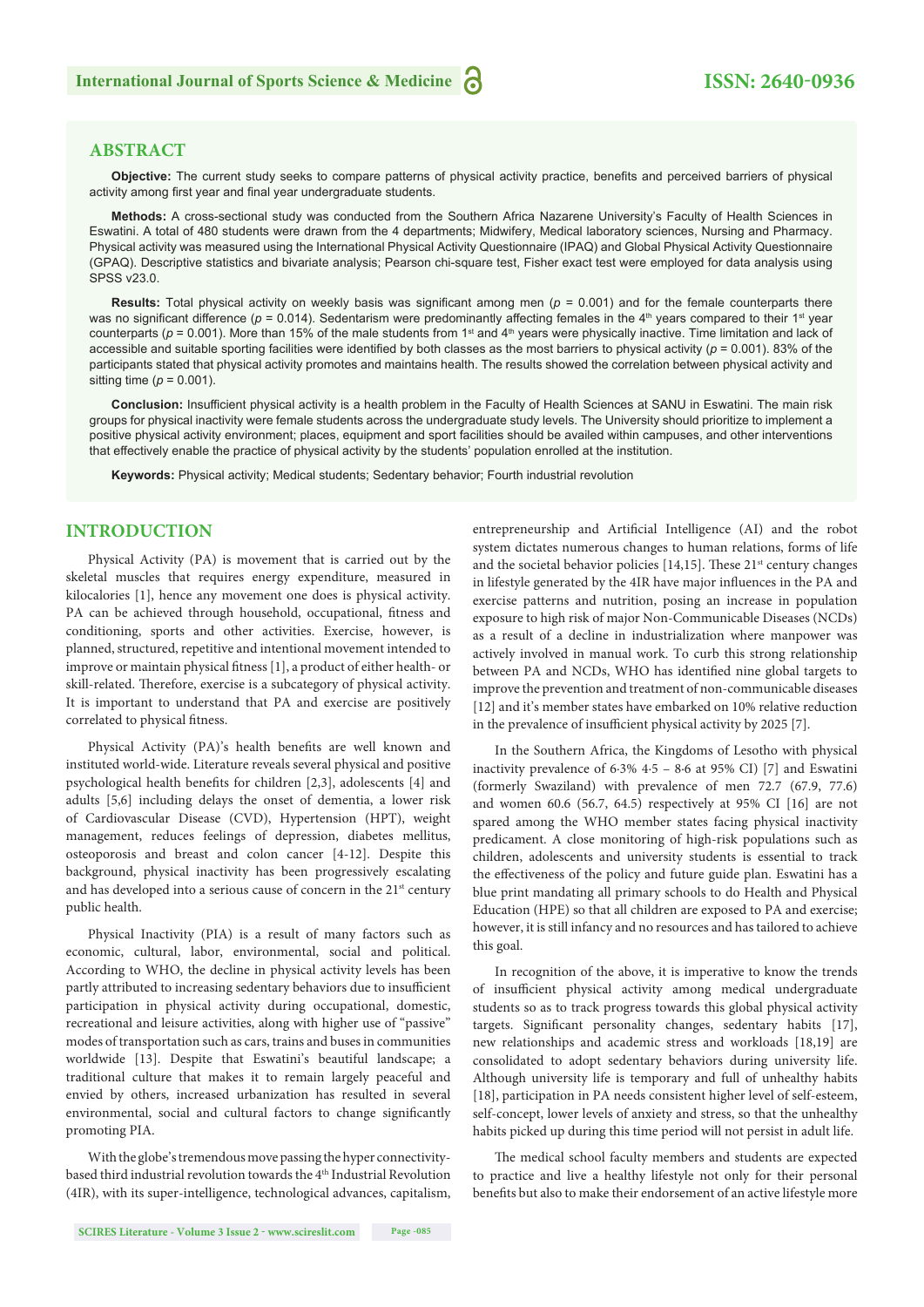credible [20], since they have a greater knowledge about a healthy lifestyle and dietary habits when compared to other institutional members and students [20]. Since the medical students are future health professionals, they will be exceptionally positioned to convey effective guidance, messages and advice regarding to physical fitness, wellness and positive health lifestyle to the public. This will be implemented during general consultations, counseling sessions and other workshops in line with their scope of practice.

To the best of authors' knowledge, literature regarding physical activity patterns of Eswatini population and specifically the student population in higher and tertiary institutions is scant. Therefore, the main aims of the current study were to compare the pattern of physical activity practice, benefits and perceived barriers to physical activity among first year and final year undergraduate students. Also, recommendations regarding to promotion of PA during their training period as health professionals will be discussed so as to pave the way for planning for PA and health promotion programmes in the Eswatini institutions.

#### **METHODS**

#### **Study design and sample**

This cross sectional study was carried out at the Southern Africa Nazarene University's Faculty of Health Sciences, Eswatini, during the period from May 2018 to July 2019. The Faculty of Health Sciences is the oldest institution offering medical programmes in the country. Despite its birth as a university in the late 2010, it had been training medical students as a College of Nursing Sciences since 1928, housed at the Raleigh Fitkin Memorial Hospital, offering two major programmes namely General Nursing and Midwifery. Later other programmes introduced were namely, Community Nursing Assistant, Nurse Anesthetist, Laboratory Technician, Radiography and Pharmacy Dispenser courses. Currently, the Faculty offers four-year degree programmes which are; Bachelor of Nursing and Midwifery, Bachelor of Science in Medical Laboratory Sciences, Bachelor of Science in Nurse Anesthesia and Diploma in Pharmacy. A non-probability sample of convenience with total of 480 students; 160 females and 120 males were drawn from the 4 departments; Pharmacy, Medical laboratory science, Nursing science and Midwifery. All students agreed to participate in this study and their participation was voluntary and anonymous. All PA measures recorded in this study were based on participant's self report.

**Inclusion criteria:** A student should have been enrolled and to be attending the first two or last two semesters of undergraduate medical programme, with a minimum age of 18 years old.

**Exclusion criteria:** A student who was not enrolled in 1<sup>st</sup> or 4<sup>th</sup> year attending the first two or last two semesters of undergraduate medical programme was not considered in the study.

Ethical considerations: The study was approved by the SANU Research Ethics Committee 03/2018, and the Dean of the Faculty of Health Sciences. After explaining the aims of the study, informed consent was obtained from each subject before the research was conducted.

#### **Data collection**

The International Physical Activity Questionnaire (IPAQ) and Global Physical Activity Questionnaire (GPAQ), short selfadministered forms [21] recommended by WHO [22] were used to assess PA. The difference between IPAQ asks about overall activity across domains and GPAQ assesses activity for each of these domains separately [18]. The questionnaires were administered during the classes to encourage participation. Individuals were classified as very active, active, irregularly active and sedentary, according to the scores found. Adults not meeting the WHO recommendations on PA for health were considered as risk groups having insufficient physical activity, that is at least 150 min of moderate-intensity, or 75 min of vigorous-intensity physical activity per week, or any equivalent combination of the two [7].

#### **Data analysis**

Data were coded and entered into SPSS version 23.0. Descriptive statistical tests and multivariate analyses (chi-square - Pearson's correlation and Fischer's exact test - hypergeometric probability) were performed using distributions of absolute (n) and relative (%) frequencies, mean and standard deviation for data interpretation. Also, association Odds Ratio (OR) and 95% confidence intervals were used. The results were statistically significant at  $p < 0.05$ .

#### **RESULTS**

Table 1 below shows socio-demographic data for the undergraduate students in the faculty of Health sciences.

Table 2 below's anthropometric results reveals that the mean value of the Body Mass Index (BMI) for both female and male undergraduate students was within the normal weight range of 18.5  $\le$  BMI  $\le$  24.9

The table below (Table 3) shows prevalence of physical activity among the undergraduate students. Moderate physical activity per

**Table1:** Socio-demographic data for the faculty of health science undergraduate

| students.                      |             |              |           |  |  |
|--------------------------------|-------------|--------------|-----------|--|--|
| <b>Characteristics</b>         | Gender      | <b>Total</b> |           |  |  |
|                                | Male $(\%)$ | Female (%)   |           |  |  |
| Age                            |             |              |           |  |  |
| 19-21                          | 70(40.5)    | 134(60.6)    | 204(53.1) |  |  |
| 22-24                          | 90(51.2)    | 81(39.4)     | 171(45.3) |  |  |
| $25+$                          | 5(1.6)      | 2(0.9)       | 7(1.2)    |  |  |
| <b>Department</b>              |             |              |           |  |  |
| Nursing and midwifery          | 31(18.3)    | 54(30.7)     | 85(27.4)  |  |  |
| Medical laboratory<br>sciences | 38(21.4)    | 26(19.4)     | 64(19.6)  |  |  |
| Pharmacy                       | 36(20.3)    | 30(19.9)     | 66(20.1)  |  |  |
| Anaesthia                      |             | 12(6.3)      | 12(7.2)   |  |  |
| <b>Marital Status</b>          |             |              |           |  |  |
| Single                         | 180(93.6)   | 214(89.7)    | 394(91.3) |  |  |
| Married                        | 5(2.7)      | 24(8.2)      | 29(6.2)   |  |  |
| <b>Divorced</b>                | 1(0.4)      | 7(2.9)       | 8(1.5)    |  |  |
| Widowed                        |             | 2(0.3)       | 2(0.6)    |  |  |
| Residence                      |             |              |           |  |  |
| Boarding                       | 38(21.4)    | 52(30.1)     | 90(26.3)  |  |  |
| Renting                        | 92(53.5)    | 183(78.6)    | 275(68.4) |  |  |
| Staying with families          | 21(7.1)     | 43(22.4)     | 64(16.5)  |  |  |

| Table 2: Anthropometric assessment for undergraduate students. |  |
|----------------------------------------------------------------|--|
|----------------------------------------------------------------|--|

| Variable        | Males ( $m \pm sd$ ) | Females $(m \pm sd)$ | p-value |
|-----------------|----------------------|----------------------|---------|
| Age (years)     | $23 + 242$           | $22.14 \pm 2.16$     | 0.001   |
| Weight (kg)     | $70.3 \pm 14.26$     | $57.45 \pm 7.34$     |         |
| Height (cm)     | $176.2 \pm 8.46$     | $166.13 \pm 6.47$    |         |
| BMI ( $kq/m2$ ) | $22.03 \pm 2.48$     | $20.63 \pm 2.01$     |         |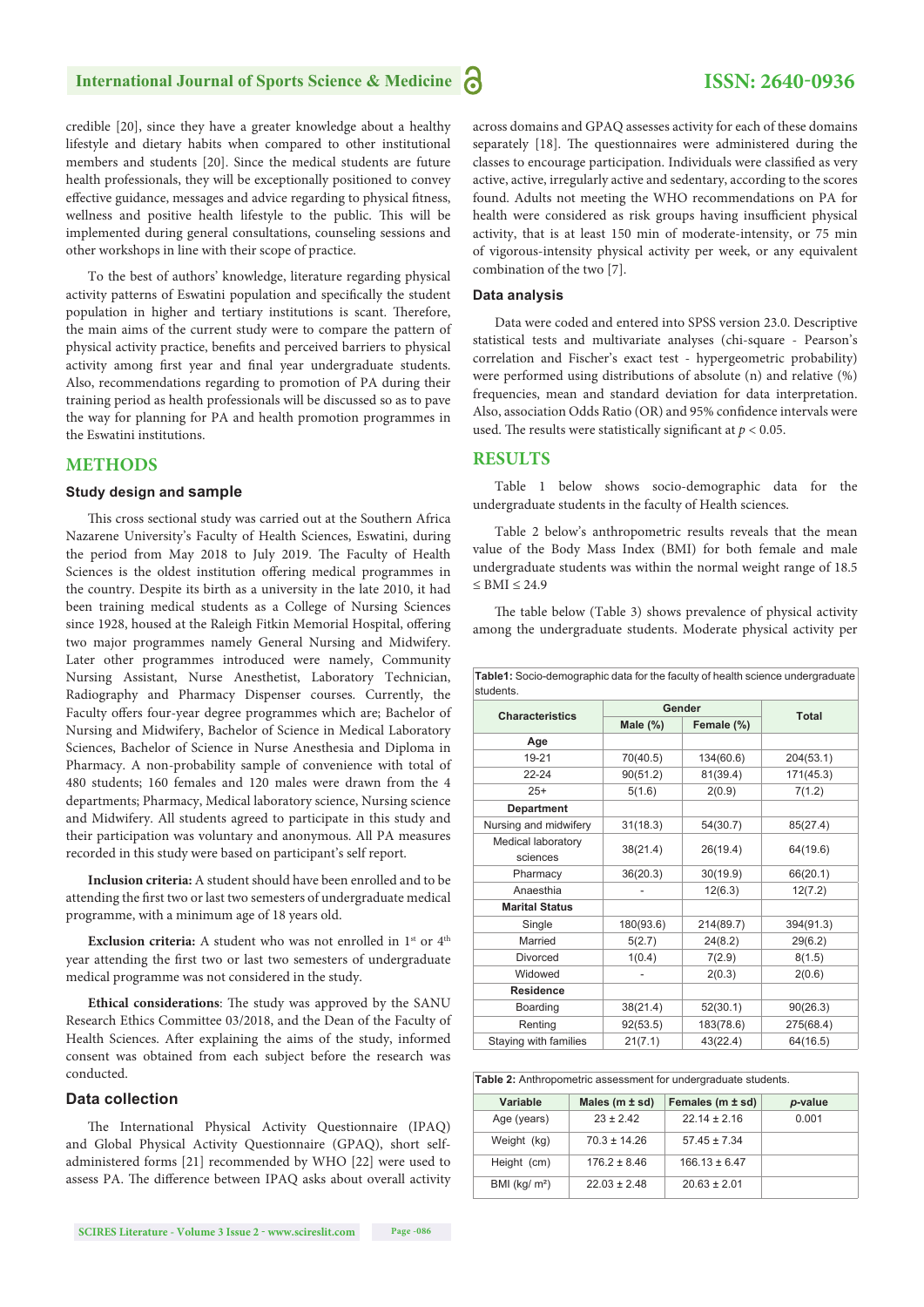day between the gender groups yielded a positive and favorable significance level,  $p = 0.001$ .

Table 4 & 5 compares physical activity participation between males and female students in years 1 and 4 respectively. The overall prevalence of physical activity in males year 1, 18.3 (11.4 - 26.6); year 4, 16 (9.2 - 21.3) (Table 4) and females year 1, 15.4 (9.8 - 20.6); year 4, 16 (9.2 - 21.3) students who meet World Health Organisation's (WHO) recommendation level of at least 150 min. per week was 18.3% and  $16.0\%$  (Table 4) and  $15.4\%$  and  $10.3\%$  (Table 5) with significant differences between males and females in  $1<sup>st</sup>$  and  $4<sup>th</sup>$  years ( $p < 0.05$ ). The highest prevalence from table 4 of physical activity among male students was reported in walking year 1, 20.8 (14.3 - 30.5); year 4, 20.6 (95% CI. 14.3 - 29.7) compared to vigorous year 1, 12.3 (4.1 - 22.6) and year 4, 11.6 (3.4 - 26.3) respectively.

Table 6 below illustrates the indicator of physical activity practice of Faculty of Health sciences; 1<sup>st</sup> and 4<sup>th</sup> year undergraduate students in accordance with the IPAQ section cutoff point.

Despite that most students stay at home or where they renting around the university in terms of the domestic physical activities, sedentary behavior was observed as 79.3%, hence presenting greater impact on 4<sup>th</sup> years compared to their year 1 counterparts. In the case transport-related physical activity domain, 61.4% undergraduates were sedentary, with 56.8% and 62.3%; 1<sup>st</sup> and 4<sup>th</sup> years respectively.

The leisure physical activity domain showed that 72.6% students

| <b>Table 3:</b> Prevalence of Physical Activity among undergraduates. |                    |                      |                              |         |  |
|-----------------------------------------------------------------------|--------------------|----------------------|------------------------------|---------|--|
| <b>Physical Activity</b><br>per day                                   | Males $(m \pm sd)$ | Females(m<br>$±$ sd) | Favorable/<br><b>Adverse</b> | p-value |  |
| Vigorous                                                              | $48.27 \pm 29.35$  | $42.46 \pm 22.10$    | $3.84^{\rm a}$ A             | 0.05    |  |
| Moderate                                                              | $43.8 \pm 23.14$   | $38.31 \pm 29.35$    | 22.46 <sup>b</sup> F         | 0.001   |  |
| Walking                                                               | $86.04 \pm 66.1$   | $70.3 \pm 48.14$     | 4.78 F                       | 0.003   |  |
| <b>Total Physical</b><br>Activity                                     | $132.36 \pm 90.61$ | $104.28 \pm 73.83$   | 6.14F                        | 0.002   |  |
| a - Exact statistic.                                                  |                    |                      |                              |         |  |

a - Exact statistic

b - The statistic is in the upper bound on F that yields a lower bound on the significance level

Table 4: Comparing weekly physical activity between males enrolled in 1<sup>st</sup> and 4<sup>th</sup> vears

| <b>Physical Activity</b><br>per day | <b>Males studying</b> | p-value             |       |
|-------------------------------------|-----------------------|---------------------|-------|
|                                     | Year 1 (95% CI)       | Year 4 (95% CI)     |       |
| Vigorous                            | $12.3(4.1 - 22.6)$    | $11.6(3.4 - 26.3)$  | 0.089 |
| Moderate                            | $16.1(6.2 - 27.8)$    | $10.4(3.1 - 25.8)$  | 0.045 |
| Walking                             | $20.8(14.3 - 30.5)$   | $20.6(14.3 - 29.7)$ | 0.036 |
| <b>Total Physical Activity</b>      | $18.3(11.4 - 26.6)$   | $16(9.2 - 21.3)$    | 0.001 |

Table 5: Comparing weekly Physical Activity between Females enrolled in 1st and  $4<sup>th</sup>$  years.

| <b>Physical Activity</b><br>per day | <b>Females studying</b> | p-value            |       |
|-------------------------------------|-------------------------|--------------------|-------|
|                                     | Year 1 (95% CI)         | Year 4 (95% CI)    |       |
| Vigorous                            | $9.7(3.4 - 24.3)$       | $3.6(1.2 - 13.7)$  | 0.063 |
| Moderate                            | $12.2(4.1 - 26.6)$      | $6.8(5.4 - 16.2)$  | 0.246 |
| Walking                             | $24.8(11.4 - 30.1)$     | $15.3(8.7 - 19.4)$ | 0.012 |
| <b>Total Physical Activity</b>      | $15.4(9.8 - 20.6)$      | $10.3(6.3 - 16.8)$ | 0.014 |

| Table 6: Physical Activity prevalence and Odds ratio for $1st$ and $4th$ year students.                           |                       |                               |                               |                 |                      |                  |
|-------------------------------------------------------------------------------------------------------------------|-----------------------|-------------------------------|-------------------------------|-----------------|----------------------|------------------|
| Predictor/<br>characteristics                                                                                     | Prev %                | Year 1<br>(F&M)<br>266(64.3%) | Year 4<br>(F&M)<br>214(35.7%) | p-value         | <b>Odds</b><br>ratio | 95%<br><b>CI</b> |
| Work related PA<br>$(n = 206)$<br>Active<br>Sedentary                                                             | 78(84.8)              | 36(73.6)                      | 42(80.1)                      | $0.638^{\circ}$ | 0.78                 | $0.33 -$<br>2.84 |
| Domestic PA<br>Active<br>Sedentary                                                                                | 120(79.3)             | 50(72.5)                      | 70(81.3)                      | $0.372^{*}$     | 0.78                 | $0.33 -$<br>2.84 |
| Transport-<br>related PA<br>Active<br>Sedentary                                                                   | 82(61.4)              | 38(56.8)                      | 44(62.3)                      | 0.601'          | 0.78                 | $0.33 -$<br>2.84 |
| Leisure time PA<br>Active<br>Sedentary                                                                            | 94(72.6)              | 42(58.2)                      | 52(49.7)                      | $0.486^*$       | 0.78                 | $0.33 -$<br>2.84 |
| Sport & Exercise<br>PA<br>Active<br>Sedentary<br>Insufficient                                                     | 105(62.3)<br>61(23.4) | 41(57.6)<br>38(20.0)          | 64(52.0)<br>23(23.2)          | $0.512^{*}$     | 0.78                 | $0.33 -$<br>2.84 |
| Sitting<br>Active<br>Sedentary<br>*Discovery Ob: Sanctone 1, 2) (1996) #Fischerds Final Ob: Sanctone 1, 2) (1996) | 188(89.6)             | 84(67.0)                      | 104(79.0)                     | 0.023"          | 0.16                 | $0.04 -$<br>0.88 |

\*Pearson Chi-square (χ<sup>\*</sup>) test; "Fischer's Exact Chi-square (χ<sup>\*</sup>) test

| Table 7: Students recommendations to physical activity among students ( $n =$<br>480). |                |  |  |  |
|----------------------------------------------------------------------------------------|----------------|--|--|--|
|                                                                                        | Percentage (%) |  |  |  |
| Availability of gymnasium facilities                                                   | 107(32.2)      |  |  |  |
| Sports facilities eq. sports grounds                                                   | 52(15.1)       |  |  |  |
| Sports competition (inter-departmental, inter-faculty & inter-<br>varsity)             | 64(19.2)       |  |  |  |
| Educating students about benefits of Physical Activity                                 | 98(25.1)       |  |  |  |
| <b>None</b>                                                                            | 22(8.4)        |  |  |  |

were classified as sedentary, 58.2% year 1 and 49.7% year 4. In the sport and exercise: domain, 62.3% students were classified as sedentary, 57.6% year 1 and 52.0% year 4 and insufficient physical activity 23.4% presented this behavior, 20.0% and 23.2%;  $1^{st}$  and  $4^{th}$ years respectively. The sitting time showed to be the indicator with the highest percentage of sedentary people. Out of 480 students, 89.6 % presented this behavior, 67.0% and 79.0%; 1<sup>st</sup> and 4<sup>th</sup> years respectively.

The IPAQ and domains in the sample were predominantly classified as sedentary for the student level groups recorded. Considering indicators of physical activity practice and the year of enrollment no statistical significant difference was observed, except for sitting time domain which presented a higher sedentary prevalence in the  $4<sup>th</sup>$  year group compared to the  $1<sup>st</sup>$  year group with *p*-value of 0.023. The odds ratio followed the same direction.

Table 7 below shows that students generally recommended for the provision of gym facilities (32.2%), educating students about benefits of Physical Activity (25.1%) and engaging in sports competition (inter-departmental, inter-faculty & inter-varsity) (19.2%).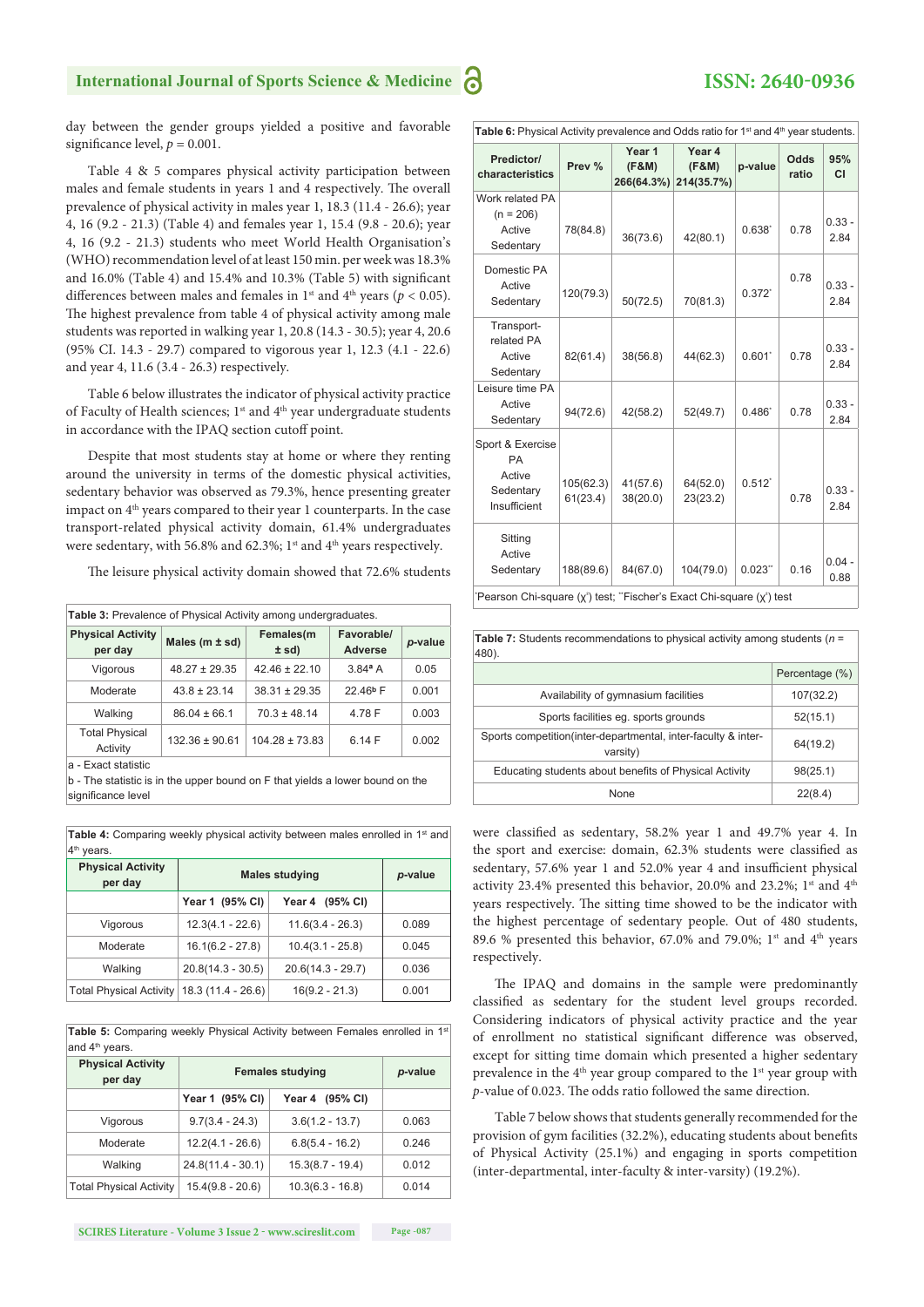#### **DISCUSSION**

The current study focused on physical activity participation in a population of young university students who were enrolled in the Faculty of Health Sciences, studying Nursing and Midwifery, Medical Laboratory Sciences, Anesthesia and Pharmacy. The presence of population was predominantly females across the four departments.

WHO estimated NCDs in Eswatini to account for 37% of all deaths [22]. With the increase in the burden of the NCDs in Eswatini, it is of supreme significance for the government and the general population to look for strategies to reduce the burden by targeting modifiable risk factors such physical inactivity on adults 18+ years old male and females rated at 22% and 31% respectively by the 2016 [22]. Therefore, it is very important for the medical professionals to be at the forefront advocating positive health lifestyle changes with emphasis on risk factors for the NCDs as part of their daily health care service delivery. In tertiary medical institutions, students who are good advocators for physical activity have shown to also regularly practice in physical activity and have good attitude towards it [23]. To this extend, the burden of the NCDs in Eswatini has been reported to be high, there are no research studies done to determine the physical activity practices of medical students during tertiary medical training within the four institutions in order to prepare them to be competent advocators for physical activity when practicing.

There are numerous significant benefits of regular moderate physical activity to human health [18], contrary to greater risk and undesirable health conditions to less and insufficient physical inactive population [20,21,23]. Literature reveals that physical inactivity is a global concern [7,9,15,24] and in the kingdom of Eswatini in particular, physical inactivity on adults 18+ years old; males and females were calculated at 22% and 31% respectively by the 2016 and was found to be the most prevalent risk factor [23]. The current results of this study shed the light on interesting findings on sedentary lifestyle rated at 62.6% and 23.4% for insufficient physical activity and physical inactive respectively among undergraduate student population of Southern African Nazarene University in the Kingdom of Eswatini.

Insufficient physical activity participation prevalence is not only in the Southern Africa's Eswatini but has also been confirmed in some parts of the world with several countries located in south America, Middle East, north Africa, east Asia and eastern Europe rated not more than 50%  $[7,16,25]$ . Of interest is that the findings confirm that the Southern Africa female counterparts despite having lower PA than men [7], their PA is higher than those in Middle East and North Africa [16]. Literature reveals that sex differences have an impact on PA when assessing male and female participation in different types of PA domains such as at work, in the household, transport mode, and leisure time [7], and at moderate to vigorous intensities [15,26,27].

The pattern of physical activity participation among Faculty of Healthy Science students showed that both gender is sedentary. Similar studies conducted from different universities such as the University of Zimbabwe [21], Baskent University, Ankara in Turkey [25], Romanian university [28], Santa Catarina in the southern Brazil [29], and Jazan University, southwest in Kingdom of Saudi Arabia [30] concurred that female students are more vulnerable to sedentary lifestyle behaviors and insufficient physical inactivity. Despite these variances, the current study's results meet the WHO recommendations on PA guidelines and it revealed normal BMI among the undergraduate students.

Students who have enrolled at the Medical school at Year 1 take on in a lighter and incidental moderate-intensity physical activity during domestic chores [6] and active transportation compared to their 4<sup>th</sup> year counterparts who make conscious decisions to exercise for health benefits [31]. The  $4<sup>th</sup>$  year undergraduate students' high sedentarism prevalence was a clear suggestion that the process of Faculty of Health Sciences' medical education has failed to support good results in the modification of students' lifestyle [29]. The communities and the Faculty of Health sciences should put forward more opportunities for safe and accessible leisure-time activity to youth and students in order to increase their overall levels of activity helping to close the gender gap and achieve the 2025 global physical activity target.

Our current study revealed that predictors and characteristics of PA; work-related, domestic chores, transport-related, leisure time, sitting and sport and exercise corresponds to Shaw and Spokane's observations [32] that physical inactivity increased with level of education. This finding could be further explained noting the Ministry of Education and Training [33] introduced Physical Education in primary schools in the year 2010, more than four decades after its independence hence there is the low priority accorded to the subject and physical activities in the education system, tertiary level inclusive as witnessed by students spending a considerable amount of time sitting in class with light intensity physical activity [34]. Despite that the variations in the level of physical inactivity between different study levels of undergraduate students may be a reflection of individual tastes, socio-economic development, technology and urbanization, understanding and addressing these barriers is needed to plan and deliver cultural and educationally sensitive actions to support positive behavior change in the medical fraternity.

#### **CONCLUSION**

This study showed a wide range of physical activity levels and patterns across undergraduate study levels, with sports exercise and physical exercise activity consistently being insufficient among the students. Insufficient physical activity is a public health problem in the Faculty of Health Sciences at SANU in Eswatini. More than individual behavior, there is a hostile environment that makes it difficult for students to engage in physical activity. Unless serious action is taken in the Faculty's settings, the low level of physical activity is likely to contribute to the rise in NCDs within the medical fraternity in the near future.

#### **RECOMMENDATIONS**

Following that the university has potential and has been at the helm of innovation in the recent years where it successfully launched the Faculty of Education's Enactus Team invention of the Reflector Belt project in the year 2018, for use on cattle so that they are identifiable at night, and the Faculty of Health Sciences' Enactus team undertook the Golden Waste Project this year, therefore, we recommend that:

• The university can use an application of AI to sports, which include a wearable performance monitoring system which has a compression shirt and measures heart rate, heart rate variability, respiratory rate, posture and impact. This devise can detect and inform the user if they have exercised beyond safety precaution zone and thus it reduces injuries, hence optimizing performance and facilitates return-to-play as well as monitors player movements during training and matches. The collected data is then analysed using AI to create a system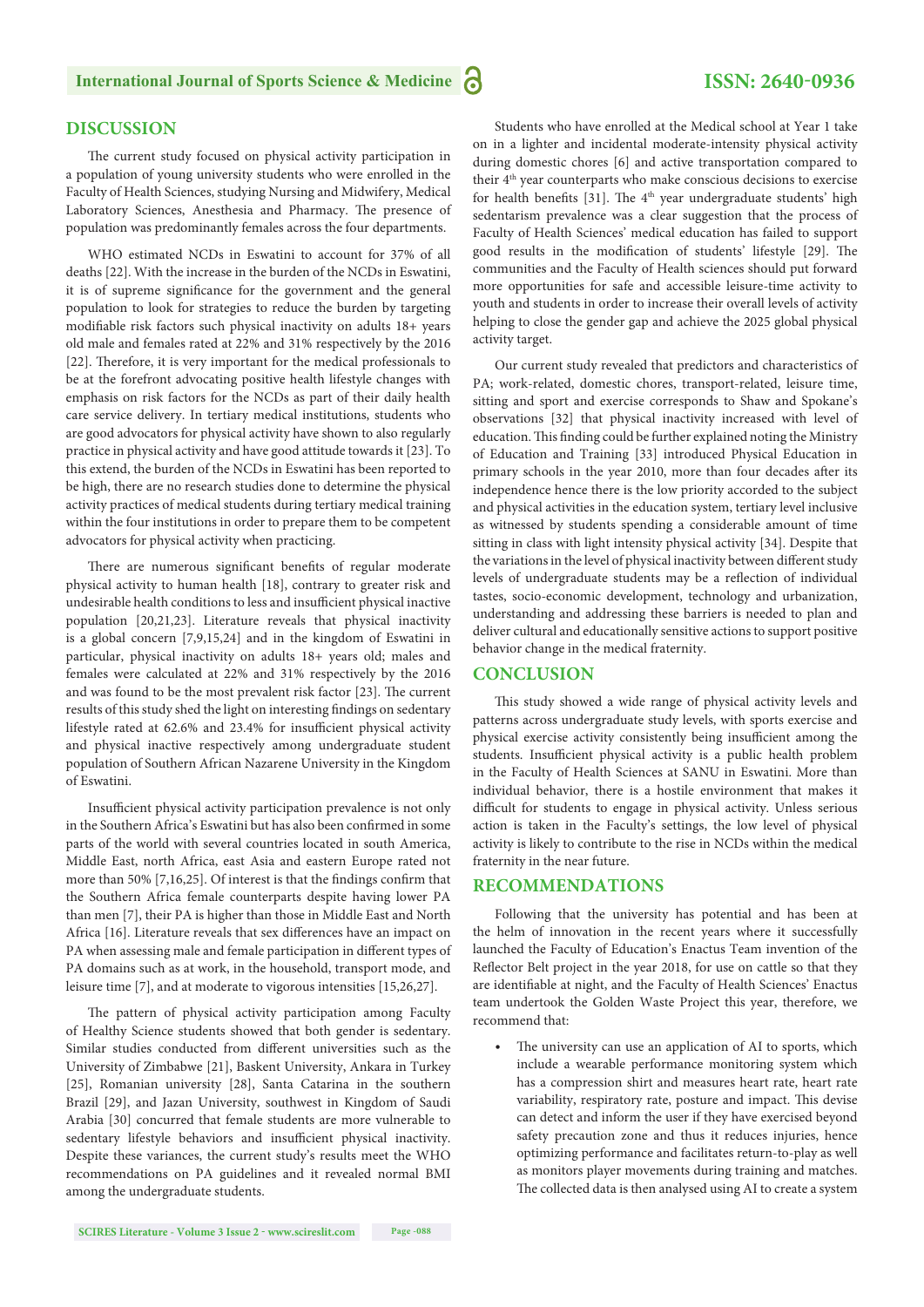

that is able to recommend best exercises for a given profile of a person.

- The university's health curriculum designers and policymakers should embed into university curricula sports as a compulsory subject for all the students, though course should not be credit bearing but should be a requirement for a student to proceed to the following year to promotion of physical activity
- A positive PA environment with places, equipment and sports facilities should be an investment priority of the university. One of the most visible signs of excellent university is their sports facilities. This is because there is clear link between physical vitality and educational outcomes.
- A Physical Activity Research Centre (PARC) where students and academicians develop research on emerging epidemics linked to physical inactivity and its impact to public health is needed in the university. It will also save as a space for students to develop innovative solutions at curbing this global health threat.
- The university should have health walks where both staff and students participate and these can be sponsored walks or perhaps prizes be given to those who complete these walks.
- The university's IT department should work using Artificial Intelligence (AI) to develop a system that will assist students, staff and communities to work on their sets of recommended exercises remotely, generating personalized exercises for everyone based on one's current physique and physical goals, and everyone with access to a laptop, iphone and hand phone with android will be able to access such services.

#### **REFERENCES**

- 1. Caspersen CJ, Powell KE, Christenson GM. Physical activity, exercise, and physical fitness: Definitions and distinctions for health-related research. Public Health Rep. 1985; 100: 126-131. https://bit.ly/338PEm9
- 2. Huberty J, Dinkel D, Coleman J, Beighle A, Apenteng B. The role of schools in children's physical activity participation: staff perceptions. Health Education Research. 2012; 27: 986-995. https://bit.ly/34jXXgo
- 3. Dencker M, Thorsson O, Karlsson MK, Lindén C, Eiberg S, Wollmer P, et al. Daily physical activity related to body fat in children aged 8-11 years. J Pediatr. 2006; 149: 38-42. https://bit.ly/2OFJ1lN
- 4. Health Benefits: The importance of regular physical activity for children. Centers for Disease Control and Prevention. 2007.
- 5. El-Gilany AH, Badawi K, El-Khawaga G, Awadalla N. Physical activity profile of students in Mansoura University, Egypt. Eastern Mediterranean Health Journal. 2011; 17: 694-702.
- 6. Gichu M, Asiki G, Juma P, Kibachio J, Kyobutungi C, Ogola E. Prevalence and predictors of physical inactivity levels among Kenyan adults (18-69 years): an analysis of STEPS survey 2015. BMC Public Health. 2018; 1217: 89-95. https://bit.ly/2KNElJz
- 7. Regina Guthold, Gretchen A Stevens, Leanne M Riley, Fiona C Bull. Worldwide trends in insufficient physical activity from 2001 to 2016: A pooled analysis of 358 population-based surveys with 1·9 million participants. Lancet Glob Health. 2018; 6: e1077-1086. https://bit.ly/2XMkXCc
- 8. Physical activity guidelines advisory committee report, 2008. To the secretary of health and human services. Part A: Executive summary. Nutr Rev. 2009; 67: 114-120. https://bit.ly/2XG0ZsPc
- 9. Ogden CL, Carroll MD, Fryar CD, Flegal KM. Prevalence of obesity among adults and youth: United States, 2011-2014. NCHS Data Brief. 2015; 219: 1-8. https://bit.ly/33cQ5vF
- 10. WHO. Global recommendations on physical activity for health. Geneva: World Health Organization. 2010. https://bit.ly/2pJtqJL
- 11. Sallis JF, Bull F, Guthold R, Heath GW, Inoue S, Kelly P, et al. Progress in physical activity over the Olympic quadrennium. Lancet. 2016; 388: 1325- 1336. https://bit.ly/34edluA
- 12. ISPAH International Society for Physical Activity and Health. The Bangkok declaration on physical activity for global health and sustainable development. Br J Sports Med. 2017; 51: 1389-1391. https://bit.ly/2XG2QOj
- 13. WHO. Global action plan for the prevention and control of non-communicable diseases 2013-2020. Geneva: World Health Organization. 2013. https://bit. ly/35rhrj5
- 14. Yi Y, Seo JH. The relationship between communication competence and exercise participation type: Focusing on joining clubs and using fitness applications. Journal of Exercise Rehabilitation. 2018; 14: 934-938. https:// bit.ly/2qu0hTn
- 15. Marwala T. Sports in the fourth industrial revolution. University of Johannesburg website. 2019. https://bit.ly/35wATuH
- 16. Guthold R, Louazani SA, Riley LM, Cowan MJ, Bovet P, Damasceno A, et al. Physical Activity in 22 African Countries results from the world health organization stepwise approach to chronic disease risk factor surveillance. American Journal of Preventive Medicine. 2011; 41: 52-60. https://bit. ly/2XGU9Dq
- 17. Kim J, Must A, Fitzmaurice GM, Gillman MW, Chomitz V, Kramer E, et al. Relationship of physical fitness to prevalence and incidence of overweight among schoolchildren. Obesity Research. 2005; 13: 1246-1254. https://bit. ly/2XJcEXB
- 18. Quadros TM, Petroski EL, Santos-Silva DA, Pinheiro-Gordia A. The prevalence of physical inactivity amongst Brazilian university students: Its association with socio-demographic variables. Rev Salud Publica. 2009; 11: 724-733. https://bit.ly/2qCefSU
- 19. Frank E, Tong E, Lobelo F, Carrera J, Duperly J. Physical activity levels and counseling practices of US medical students. Med Sci Sports Exerc. 2008; 40: 413-421. https://bit.ly/2KOd361
- 20. Craig CL, Marshall AL, Sjöström M, Bauman AE, Booth ML, Ainsworth BE, et al. International physical activity questionnaire: 12-country reliability and validity. Med Sci Sports Exerc. 2003; 35: 1381-1395. https://bit.ly/37vXMAs
- 21. Tadyanemhandu C, Nyazika B, Nhunzvi C, Chengetanai S, Chibhabha F. Physical activity practices of final year medical students in a population with high burden of non-communicable diseases- survey of University of Zimbabwe students. International Journal of Scientific and Research Publications. 2016: 6: 351-356. https://bit.ly/2pI5MNB
- 22. WHO. World Health Organization Non-Communicable Diseases. Country Profiles. 2018. https://bit.ly/2OFKCIj
- 23. Lobelo F, Duperly J, Frank E. Physical activity habits of doctors and medical students influence their counseling practices. British Journal of Sports Medicine. 2009; 43: 89-92. https://bit.ly/2D848bd
- 24. Althoff T, Sosič R, Hicks JL, King AC, Delp SL, Leskovec J. Large-scale physical activity data reveal worldwide activity inequality. Nature. 2017; 547: 336-339. https://go.nature.com/2ODQzFH
- 25. Daskapan A, Tuzun EH, Eker L. Perceived barriers to physical activity in University students. Journal of Sports Science and Medicine. 2006; 5: 615- 620. https://bit.ly/2L1OcMf
- 26. Global Observatory for Physical Activity (GOPA). Country Cards. 2019. https://bit.ly/2OegepA
- 27. Irwin JD. The prevalence of physical activity maintenance in a sample of university students: A longitudinal study. Journal of American College Health. 2007; 56: 37-42. https://bit.ly/37uvbvl
- 28. Năsui B and Popescu C. The assessment of the physical activity of Romanian university students in relation to nutritional status and academic performance.